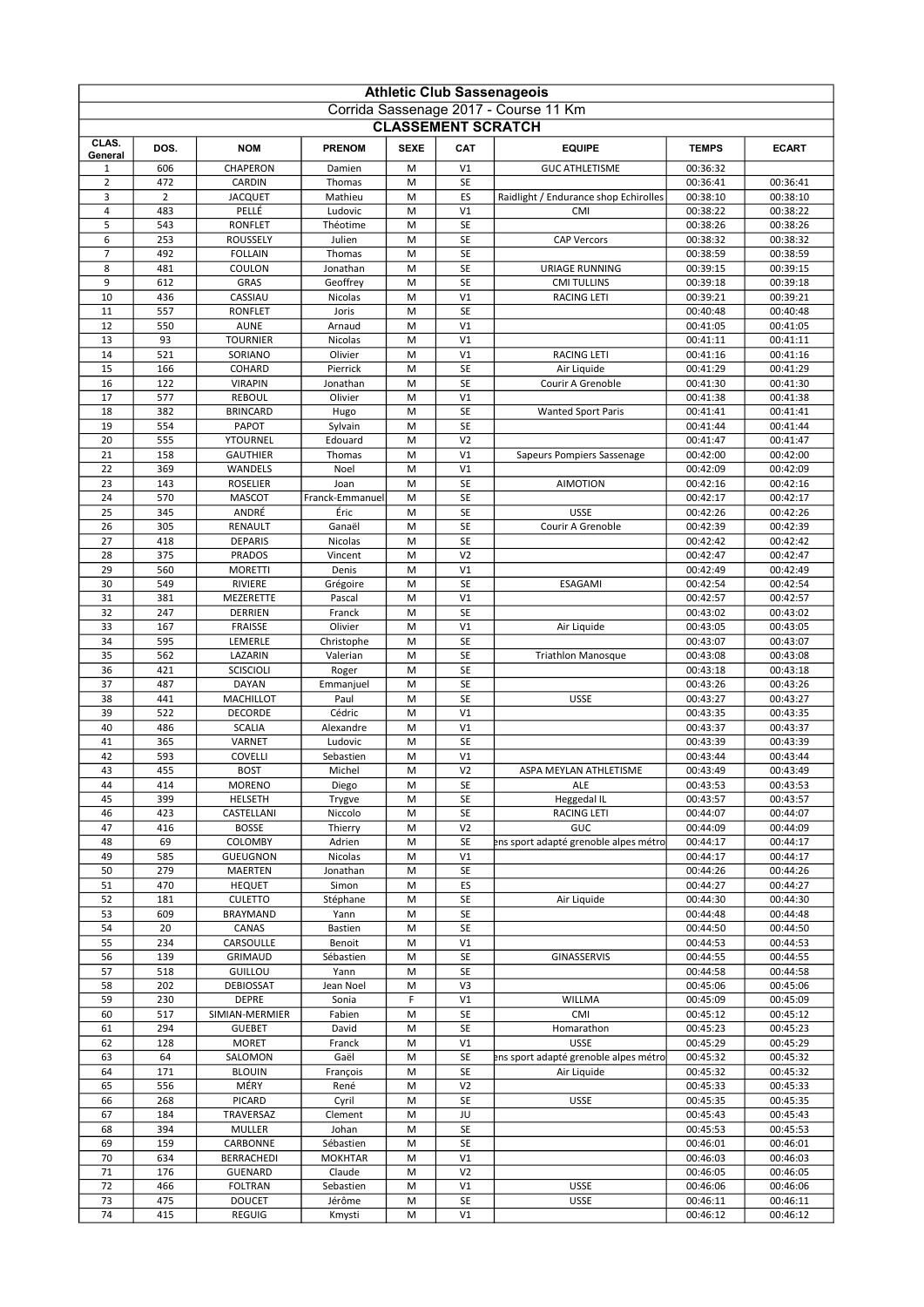| 75  | 147  | LEVET               | Aurelien        | M | SE             |                                       | 00:46:12 | 00:46:12 |
|-----|------|---------------------|-----------------|---|----------------|---------------------------------------|----------|----------|
| 76  | 215  | <b>CUDET</b>        | Olivier         | M | SE             | TEAM CHABLOZ                          | 00:46:13 | 00:46:13 |
|     |      |                     |                 |   |                |                                       |          |          |
| 77  | 563  | <b>DOBEK</b>        | Sebastien       | M | V <sub>1</sub> |                                       | 00:46:15 | 00:46:15 |
| 78  | 115  | VERMEIL             | Franck          | M | V <sub>2</sub> | <b>USSE</b>                           | 00:46:22 | 00:46:22 |
| 79  | 146  | WALKOWSKI           | Serge           | M | V1             |                                       | 00:46:27 | 00:46:27 |
| 80  | 392  | LORENZO             | Philippe        | M | V <sub>2</sub> | ALE                                   | 00:46:28 | 00:46:28 |
|     | 1001 | <b>POIRIER</b>      | Frédéric        | M | V <sub>2</sub> |                                       | 00:46:31 |          |
| 81  |      |                     |                 |   |                |                                       |          | 00:46:31 |
| 82  | 401  | <b>VIDAL</b>        | Florence        | F | <b>SE</b>      |                                       | 00:46:33 | 00:46:33 |
| 83  | 152  | GAREGNEAUX          | Guillaume       | M | SE             | Sapeurs Pompiers Sassenage            | 00:46:42 | 00:46:42 |
| 84  | 341  | <b>BETRAOUI</b>     | Jean Pierre     | M | V1             |                                       | 00:46:46 | 00:46:46 |
| 85  | 600  | <b>FAURE</b>        | Olivier         | M | V <sub>2</sub> |                                       | 00:46:48 | 00:46:48 |
|     |      |                     |                 |   |                |                                       |          |          |
| 86  | 435  | <b>RAMBERT</b>      | Nicolas         | M | SE             | <b>HAVANA TEAM</b>                    | 00:46:50 | 00:46:50 |
| 87  | 377  | <b>FEYEUX</b>       | Nelson          | M | SE             |                                       | 00:46:53 | 00:46:53 |
| 88  | 601  | <b>BESCOND</b>      | Didier          | M | V <sub>1</sub> |                                       | 00:46:53 | 00:46:53 |
| 89  | 396  | PERCONTE            | Patrick         | M | V <sub>1</sub> |                                       | 00:46:54 | 00:46:54 |
| 90  | 532  | <b>MORALES</b>      |                 | M | V1             |                                       | 00:46:55 | 00:46:55 |
|     |      |                     | Christophe      |   |                | <b>RACING LETI</b>                    |          |          |
| 91  | 603  | CANDEIAS            | Damien          | M | SE             |                                       | 00:46:58 | 00:46:58 |
| 92  | 437  | RENZONI             | Rémi            | M | SE             | <b>RACING LETI</b>                    | 00:47:00 | 00:47:00 |
| 93  | 360  | <b>GARCIN</b>       | Cédric          | M | V1             |                                       | 00:47:07 | 00:47:07 |
| 94  | 602  | <b>VIODE</b>        | Thomas          | M | <b>SE</b>      |                                       | 00:47:12 | 00:47:12 |
| 95  | 301  | DE CEGLIE           | <b>Brice</b>    | M | V <sub>1</sub> | <b>ENEDIS</b>                         | 00:47:20 | 00:47:20 |
|     |      |                     |                 |   |                |                                       |          |          |
| 96  | 390  | <b>MULLER</b>       | Stéphane        | M | V1             |                                       | 00:47:21 | 00:47:21 |
| 97  | 306  | COTTAZ              | Patrick         | M | ES             |                                       | 00:47:24 | 00:47:24 |
| 98  | 629  | <b>GIRKA</b>        | <b>STEPHANE</b> | M | V <sub>2</sub> |                                       | 00:47:25 | 00:47:25 |
| 99  | 529  | <b>MINIER</b>       | Vincent         | M | V <sub>2</sub> |                                       | 00:47:28 | 00:47:28 |
|     |      |                     |                 | F |                |                                       |          | 00:47:29 |
| 100 | 373  | <b>FAURE</b>        | Nathalie        |   | SE             |                                       | 00:47:29 |          |
| 101 | 168  | LAMBERT             | Rafael          | M | <b>SE</b>      | Air Liquide                           | 00:47:34 | 00:47:34 |
| 102 | 480  | LEO                 | Joffrey         | M | JU             |                                       | 00:47:37 | 00:47:37 |
| 103 | 479  | LOPEZ               | Jérôme          | M | SE             |                                       | 00:47:37 | 00:47:37 |
| 104 | 21   | DALLE               | Jerome          | M | V <sub>1</sub> |                                       | 00:47:54 | 00:47:54 |
|     |      |                     |                 |   |                |                                       |          |          |
| 105 | 335  | LORRET              | David           | M | V <sub>1</sub> |                                       | 00:47:54 | 00:47:54 |
| 106 | 272  | FARGE               | Hervé           | M | V <sub>1</sub> | ADEPA                                 | 00:47:55 | 00:47:55 |
| 107 | 607  | PELLISSIER          | Rémi            | M | V1             | <b>FONTANIL TRIATHLON</b>             | 00:48:00 | 00:48:00 |
| 108 | 378  | CHAZELLE            | Adrien          | M | <b>SE</b>      |                                       | 00:48:03 | 00:48:03 |
| 109 | 238  | LAFAYE              | Valérie         | F | SE             |                                       | 00:48:05 | 00:48:05 |
|     |      |                     |                 |   |                |                                       |          |          |
| 110 | 552  | <b>DUCHENE</b>      | Laurent         | M | V <sub>2</sub> |                                       | 00:48:09 | 00:48:09 |
| 111 | 559  | <b>CROUHY</b>       | Florent         | M | V1             |                                       | 00:48:12 | 00:48:12 |
| 112 | 271  | <b>GIROUD</b>       | Séverin         | M | V <sub>1</sub> |                                       | 00:48:17 | 00:48:17 |
| 113 | 251  | <b>GUILLOT</b>      | Martin          | M | SE             | <b>ENEDIS</b>                         | 00:48:18 | 00:48:18 |
| 114 | 31   | LEMOINE             | Sylvain         | M | <b>SE</b>      | <b>COURIR POUR NATHAN</b>             | 00:48:21 | 00:48:21 |
|     |      |                     |                 |   |                |                                       |          |          |
| 115 | 173  | <b>DESCOURS</b>     | Jean-Marc       | M | V <sub>2</sub> |                                       | 00:48:21 | 00:48:21 |
| 116 | 410  | <b>MATHIOT</b>      | Emilien         | M | SE             |                                       | 00:48:27 | 00:48:27 |
| 117 | 397  | GOASDOUE            | Yael            | M | <b>SE</b>      | Spiridon club dauphinois              | 00:48:29 | 00:48:29 |
| 118 | 478  | <b>MARCHAIS</b>     | <b>Bastien</b>  | M | SE             |                                       | 00:48:30 | 00:48:30 |
| 119 | 258  | ASSOUS              | Fadhil          | M | <b>SE</b>      |                                       | 00:48:34 | 00:48:34 |
|     |      |                     |                 |   |                |                                       |          |          |
| 120 | 68   | COLOMBY             | Michel          | M | V3             | ens sport adapté grenoble alpes métro | 00:48:36 | 00:48:36 |
| 121 | 196  | VALLIERE            | Loïck           | M | <b>SE</b>      |                                       | 00:48:36 | 00:48:36 |
| 122 | 237  | <b>BOREL</b>        | Claude          | M | V <sub>2</sub> |                                       | 00:48:38 | 00:48:38 |
| 123 | 598  | <b>BERARDI</b>      | Florent         | M | <b>SE</b>      |                                       | 00:48:43 | 00:48:43 |
|     |      |                     |                 |   | V <sub>1</sub> | <b>MOJITEAM</b>                       | 00:48:44 | 00:48:44 |
| 124 | 386  | VANNIER             | Emmanuel        | М |                |                                       |          |          |
| 125 | 194  | <b>DAINES</b>       | Michaël         | M | SE             |                                       | 00:48:44 | 00:48:44 |
| 126 | 206  | <b>SIBUET</b>       | Romain          | Μ | SE             | <b>AIMOTION</b>                       | 00:48:45 | 00:48:45 |
| 127 | 526  | VANNIER             | Christophe      | M | V1             |                                       | 00:48:47 | 00:48:47 |
| 128 | 573  | <b>JOUMARD</b>      | Isabelle        | F | V1             |                                       | 00:48:51 | 00:48:51 |
| 129 | 324  | MURE-RAVAUD         | Frédéric        | M | SE             |                                       | 00:48:52 | 00:48:52 |
|     |      |                     |                 |   |                |                                       |          |          |
| 130 | 217  |                     |                 |   |                |                                       |          |          |
| 131 |      | PELLUCHON           | Franck          | M | V1             | TEAM CHABLOZ                          | 00:48:55 | 00:48:55 |
| 132 | 547  | LEVASSEUR           | Pascal          | M | V <sub>2</sub> | Air Liquide                           | 00:48:58 | 00:48:58 |
|     | 11   | SARRAILLON          | Erwann          | Μ | SE             |                                       | 00:49:01 | 00:49:01 |
| 133 | 314  | MESSAGER            | Laurène         | F | SE             |                                       | 00:49:01 | 00:49:01 |
|     |      |                     |                 |   |                |                                       |          |          |
| 134 | 540  | GHIO                | Karin           | F | V <sub>1</sub> | RIA CHAMPAGNIER                       | 00:49:03 | 00:49:03 |
| 135 | 438  | <b>FERRIOL</b>      | Frederic        | M | V1             |                                       | 00:49:06 | 00:49:06 |
| 136 | 398  | <b>FUGA-DIBILIO</b> | Marie-Christine | F | V <sub>2</sub> |                                       | 00:49:07 | 00:49:07 |
| 137 | 359  | WILLAMOWSKI         | Jutta           | F | V <sub>2</sub> | Willamowski                           | 00:49:08 | 00:49:08 |
| 138 | 385  | <b>MOREL</b>        | Jérémy          | M | JU             |                                       | 00:49:09 | 00:49:09 |
|     |      |                     |                 |   |                |                                       |          |          |
| 139 | 120  | PARDINI             | Raphael         | M | V <sub>2</sub> |                                       | 00:49:09 | 00:49:09 |
| 140 | 427  | LOPES DE CARVALHO   | Innocent        | М | V <sub>2</sub> |                                       | 00:49:09 | 00:49:09 |
| 141 | 608  | LOZAT               | Julien          | M | V1             |                                       | 00:49:10 | 00:49:10 |
| 142 | 599  | RICHARD             | Laurent         | M | V <sub>2</sub> |                                       | 00:49:11 | 00:49:11 |
| 143 | 342  | <b>GLENAT</b>       | Yannick         | Μ | SE             |                                       | 00:49:19 | 00:49:19 |
|     |      |                     |                 |   |                |                                       |          |          |
| 144 | 457  | <b>TRANCHIER</b>    | Didier          | Μ | V <sub>2</sub> | ASPA MEYLAN ATHLETISME                | 00:49:21 | 00:49:21 |
| 145 | 525  | MARTINEZ            | Anthony         | М | ES             | AC Sassenage                          | 00:49:26 | 00:49:26 |
| 146 | 330  | <b>TOSTAIN</b>      | Philippe        | M | CA             |                                       | 00:49:26 | 00:49:26 |
| 147 | 227  | <b>DONGUY</b>       | Alain           | M | V <sub>2</sub> |                                       | 00:49:31 | 00:49:31 |
| 148 | 78   | <b>BESSON</b>       | Herve           | M | V <sub>2</sub> | RIA CHAMPAGNIER                       | 00:49:32 |          |
|     |      |                     |                 |   |                |                                       |          | 00:49:32 |
| 149 | 448  | PARVY               | Jean Claude     | M | V <sub>2</sub> |                                       | 00:49:34 | 00:49:34 |
| 150 | 277  | CHOUTEAU            | Luc             | Μ | V1             |                                       | 00:49:35 | 00:49:35 |
| 151 | 334  | <b>MEHU</b>         | Catherine       | F | V <sub>2</sub> |                                       | 00:49:39 | 00:49:39 |
| 152 | 250  | <b>JAILLET</b>      | Frederic        | M | V1             | <b>USSE</b>                           | 00:49:40 | 00:49:40 |
| 153 | 388  | <b>VOLANT</b>       | Olivier         | M | V1             | <b>MOJITEAM</b>                       | 00:49:45 | 00:49:45 |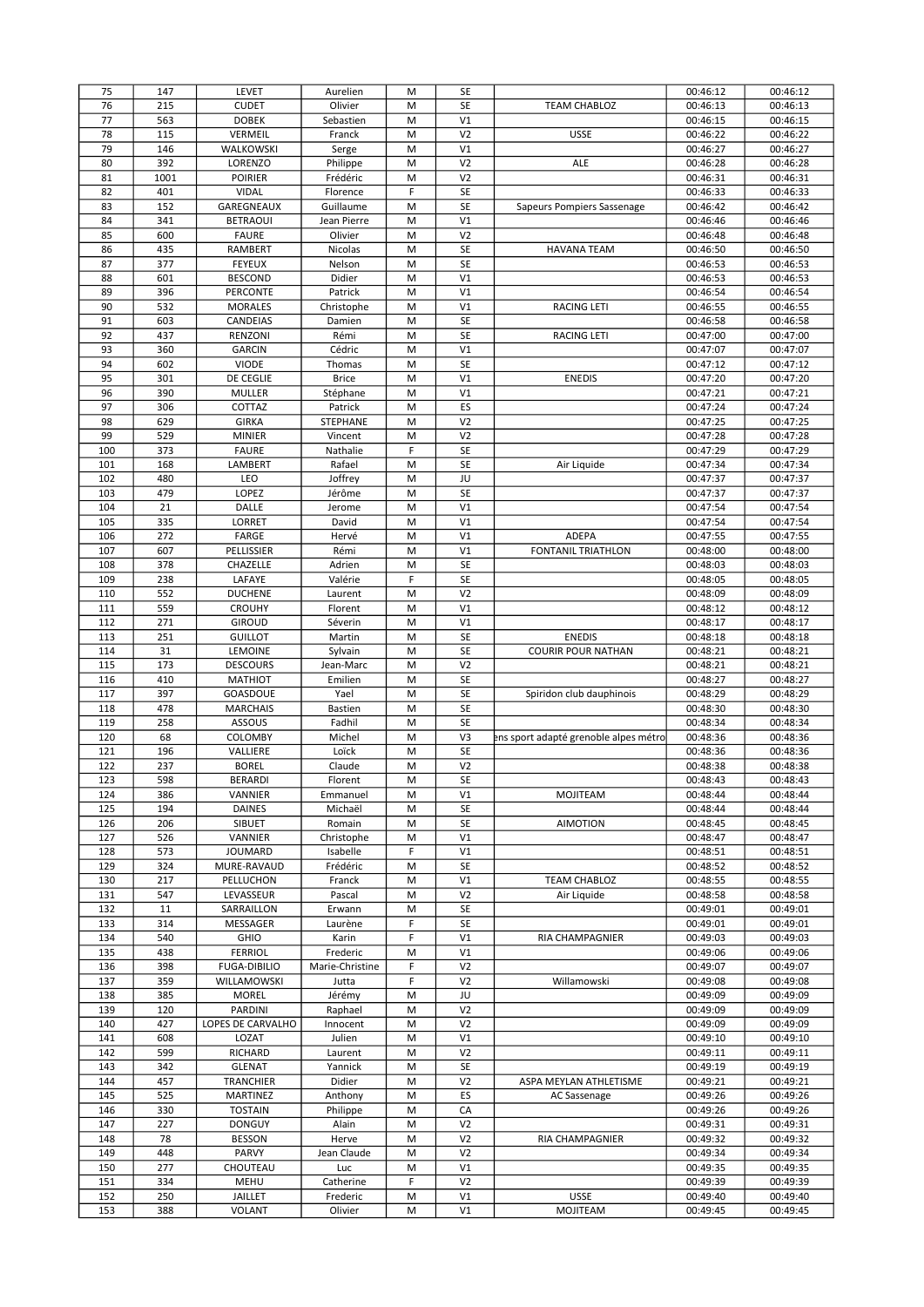| 154 | 553 | VILLIEN               | Chrstophe      | M | SE             | Racing LETI                           | 00:49:47 | 00:49:47 |
|-----|-----|-----------------------|----------------|---|----------------|---------------------------------------|----------|----------|
| 155 | 580 | <b>REYBOZ</b>         | Vincent        | M | CA             |                                       | 00:49:49 | 00:49:49 |
|     |     |                       |                |   |                |                                       |          |          |
| 156 | 632 | <b>GIUSMOLI</b>       | <b>VINCENT</b> | M | <b>SE</b>      |                                       | 00:49:51 | 00:49:51 |
| 157 | 267 | LEROY                 | Bruno          | M | V1             |                                       | 00:49:51 | 00:49:51 |
| 158 | 76  | JULLIEN               | Georges        | M | V <sub>4</sub> |                                       | 00:49:53 | 00:49:53 |
| 159 | 519 | <b>NGUYEN</b>         | <b>Bruno</b>   | M | V <sub>2</sub> |                                       | 00:49:55 | 00:49:55 |
|     |     |                       |                |   |                |                                       |          |          |
| 160 | 174 | <b>MEUNIER</b>        | Christophe     | M | V1             |                                       | 00:50:01 | 00:50:01 |
| 161 | 44  | <b>FOURNIER</b>       | Christophe     | M | V <sub>1</sub> |                                       | 00:50:01 | 00:50:01 |
| 162 | 52  | LAUGIER               | Frederic       | M | V <sub>2</sub> | <b>RACING LETI</b>                    | 00:50:08 | 00:50:08 |
| 163 | 90  | <b>GUSELLA</b>        | Christian      | M | V <sub>2</sub> |                                       | 00:50:14 | 00:50:14 |
| 164 | 197 | <b>BLANCHOZ</b>       | Sébastien      | M | V1             |                                       | 00:50:19 | 00:50:19 |
|     |     |                       |                |   |                |                                       |          |          |
| 165 | 613 | GATARD                | Pascal         | M | V <sub>2</sub> |                                       | 00:50:21 | 00:50:21 |
| 166 | 10  | <b>CONTINI</b>        | Gerald         | М | V1             |                                       | 00:50:21 | 00:50:21 |
| 167 | 207 | COURTIAL              | Elie           | M | <b>SE</b>      | TEAM CHABLOZ                          | 00:50:31 | 00:50:31 |
| 168 | 161 | <b>ROSSET</b>         | Yves           | M | V <sub>2</sub> | as athlétisme fontaine                | 00:50:32 | 00:50:32 |
|     |     |                       |                |   |                |                                       |          |          |
| 169 | 113 | PIOVAN                | Jean-Luc       | M | V <sub>2</sub> | <b>USSE</b>                           | 00:50:32 | 00:50:32 |
| 170 | 109 | CHARDON               | Sébastien      | M | SE             |                                       | 00:50:35 | 00:50:35 |
| 171 | 471 | <b>FEKOM</b>          | Nicolas        | M | ES             | Run For Them                          | 00:50:40 | 00:50:40 |
| 172 | 288 | <b>NOVEL</b>          | Thomas         | M | <b>SE</b>      | <b>USSE</b>                           | 00:50:46 | 00:50:46 |
| 173 | 512 | <b>HIRIGOYEN</b>      | Flavien        | M | V <sub>1</sub> |                                       | 00:50:47 | 00:50:47 |
| 174 |     |                       |                |   |                |                                       |          |          |
|     | 551 | CARIOU                | Adrien         | M | ES             | run for them                          | 00:50:48 | 00:50:48 |
| 175 | 400 | <b>BIDRON</b>         | Jérémy         | M | <b>SE</b>      |                                       | 00:51:00 | 00:51:00 |
| 176 | 309 | LE DIZES              | Fabien         | M | V <sub>1</sub> |                                       | 00:51:10 | 00:51:10 |
| 177 | 264 | <b>AUVILLE</b>        | Christophe     | M | V <sub>1</sub> |                                       | 00:51:10 | 00:51:10 |
| 178 | 276 | <b>ROLAND</b>         | Maxime         | M | SE             |                                       | 00:51:10 | 00:51:10 |
| 179 | 16  |                       |                | M | SE             |                                       |          |          |
|     |     | PIRELLO               | Jerome         |   |                |                                       | 00:51:12 | 00:51:12 |
| 180 | 477 | <b>TROUSSI</b>        | Taoufik        | M | V <sub>2</sub> | <b>RACING LETI</b>                    | 00:51:17 | 00:51:17 |
| 181 | 490 | <b>GUIGUES</b>        | Olivier        | M | V <sub>2</sub> |                                       | 00:51:20 | 00:51:20 |
| 182 | 260 | DEMAZEAU              | Julien         | M | SE             | Air Liquide                           | 00:51:21 | 00:51:21 |
| 183 | 458 | <b>DEBOYSER</b>       | Loann          | M | JU             |                                       | 00:51:25 | 00:51:25 |
|     | 576 |                       |                |   | V <sub>2</sub> |                                       |          |          |
| 184 |     | <b>DIASPARRA</b>      | Pierre         | M |                |                                       | 00:51:26 | 00:51:26 |
| 185 | 135 | SOLITRO               | Laurent        | M | V <sub>1</sub> |                                       | 00:51:28 | 00:51:28 |
| 186 | 112 | PELLET                | Frédéric       | M | V1             |                                       | 00:51:32 | 00:51:32 |
| 187 | 92  | COING-BOYAT           | Bertrand       | M | V <sub>1</sub> | la dix team                           | 00:51:33 | 00:51:33 |
| 188 | 493 | <b>DUCROZ</b>         | Claire         | F | SE             |                                       | 00:51:34 | 00:51:34 |
|     |     |                       |                |   |                |                                       |          |          |
| 189 | 116 | <b>ALAIMO</b>         | Michel         | M | V3             |                                       | 00:51:38 | 00:51:38 |
| 190 | 110 | COTTET                | Cedric         | M | V1             | rugby zamigos fontaine                | 00:51:40 | 00:51:40 |
| 191 | 391 | <b>BRY</b>            | Romain         | M | SE             |                                       | 00:51:41 | 00:51:41 |
| 192 | 387 | <b>VOLANT</b>         | Valerie        | F | V <sub>1</sub> | MOJITEAM                              | 00:51:42 | 00:51:42 |
| 193 | 548 | RIVIERE               | Gilles         | M | V <sub>2</sub> | ESAGAMI                               | 00:51:43 | 00:51:43 |
|     |     |                       |                |   |                |                                       |          |          |
| 194 | 148 | CHARRADI              | Mustapha       | M | V <sub>1</sub> |                                       | 00:51:44 | 00:51:44 |
| 195 | 86  | <b>TOURNIER</b>       | Dominique      | F | V <sub>2</sub> |                                       | 00:51:46 | 00:51:46 |
| 196 | 333 | <b>GOUILLY</b>        | Michel         | M | V <sub>2</sub> | Air Liquide                           | 00:51:48 | 00:51:48 |
| 197 | 48  | SAUTEREAU             | Thierry        | M | V <sub>2</sub> |                                       | 00:51:48 | 00:51:48 |
| 198 | 544 | <b>GUIMET</b>         | Claude         | M | V3             |                                       | 00:51:49 | 00:51:49 |
|     |     |                       |                |   |                |                                       |          |          |
| 199 | 520 | <b>HERMIDA MERINO</b> | Daniel         | M | V1             |                                       | 00:51:52 | 00:51:52 |
| 200 | 467 | <b>RIVOIRON</b>       | Philippe       | M | <b>SE</b>      |                                       | 00:51:56 | 00:51:56 |
| 201 | 584 | <b>BARBE</b>          | Alix           | F | <b>SE</b>      |                                       | 00:51:58 | 00:51:58 |
| 202 | 97  | <b>IMPERINETTI</b>    | Pierre         | M | V <sub>2</sub> | <b>RACING LETI</b>                    | 00:51:58 | 00:51:58 |
| 203 | 165 | METGE                 | Frédéric       | Μ | V2             |                                       | 00:52:09 | 00:52:09 |
| 204 | 514 |                       |                | F | V1             |                                       | 00:52:12 | 00:52:12 |
|     |     | RICO                  | Laure          |   |                |                                       |          |          |
| 205 | 331 | VADCAR                | Christophe     | M | V <sub>2</sub> |                                       | 00:52:17 | 00:52:17 |
| 206 | 424 | GAL                   | Lionnel        | M | V1             |                                       | 00:52:18 | 00:52:18 |
| 207 | 293 | MEUNIER-CARUS         | Gregory        | M | SE             |                                       | 00:52:23 | 00:52:23 |
| 208 | 456 | LEVEQUE               | Fabrice        | Μ | V <sub>2</sub> | ASPA MEYLAN ATHLETISME                | 00:52:30 | 00:52:30 |
| 209 | 195 | <b>BROC</b>           | Francois       | M | V <sub>2</sub> | ALE                                   | 00:52:35 | 00:52:35 |
|     |     |                       |                |   |                |                                       | 00:52:37 |          |
| 210 | 73  | PIERI                 | Laurent        | М | V1             |                                       |          | 00:52:37 |
| 211 | 117 | PLISSONNIER           | Marc           | M | V <sub>2</sub> | <b>RACING LETI</b>                    | 00:52:37 | 00:52:37 |
| 212 | 574 | LAURENT               | Philippe       | M | V <sub>2</sub> | <b>CAP VERCORS</b>                    | 00:52:37 | 00:52:37 |
| 213 | 327 | CHARLES               | Xavier         | M | SE             |                                       | 00:52:38 | 00:52:38 |
| 214 | 200 | LABRIET               | Nicolas        | M | SE             |                                       | 00:52:45 | 00:52:45 |
| 215 | 50  | <b>MUGGEO</b>         | Aldo           | M | V <sub>2</sub> |                                       | 00:52:52 | 00:52:52 |
|     |     |                       |                |   |                |                                       |          |          |
| 216 | 265 | <b>BOULITREAU</b>     | Pascal         | М | V1             |                                       | 00:52:54 | 00:52:54 |
| 217 | 183 | TRAVERSAZ             | Jean Pierre    | M | V <sub>2</sub> | ens sport adapté grenoble alpes métro | 00:52:56 | 00:52:56 |
| 218 | 535 | <b>ROUSSET</b>        | Laurent        | M | V1             |                                       | 00:52:57 | 00:52:57 |
| 219 | 150 | CANNAVO               | Ludovic        | M | SE             |                                       | 00:52:57 | 00:52:57 |
| 220 | 228 | <b>HEURTIN</b>        | Benjamin       | M | SE             |                                       | 00:52:58 | 00:52:58 |
|     |     |                       |                |   |                |                                       |          |          |
| 221 | 283 | <b>MOLINARI</b>       | Sébastien      | Μ | SE             |                                       | 00:52:58 | 00:52:58 |
| 222 | 367 | EYBERT                | Renaud         | Μ | SE             |                                       | 00:52:58 | 00:52:58 |
| 223 | 3   | <b>FRANCO</b>         | Barthélémy     | М | V1             |                                       | 00:53:00 | 00:53:00 |
| 224 | 102 | ROUSSEL               | Olivier        | M | V1             |                                       | 00:53:03 | 00:53:03 |
| 225 | 255 | VAILLANT              | Bruno          | M | V <sub>2</sub> | <b>ENEDIS</b>                         | 00:53:06 | 00:53:06 |
|     |     |                       |                |   |                |                                       |          |          |
| 226 | 505 | <b>BREILLER</b>       | Guy            | M | SE             |                                       | 00:53:11 | 00:53:11 |
| 227 | 218 | KHOUNLAVONG           | Anousack       | Μ | SE             | TEAM CHABLOZ                          | 00:53:12 | 00:53:12 |
| 228 | 98  | AUVERGNE              | Morgane        | F | SE             |                                       | 00:53:13 | 00:53:13 |
| 229 | 537 | SAVORETTI             | Yannick        | M | SE             |                                       | 00:53:14 | 00:53:14 |
| 230 | 474 | <b>FAGES</b>          | Adrien         | M | SE             |                                       | 00:53:15 | 00:53:15 |
| 231 | 383 | <b>BRINCARD</b>       | Philippe       | M | V3             | <b>RACING LETI</b>                    | 00:53:15 | 00:53:15 |
|     |     | <b>GOTTE</b>          | Philippe       | M | SE             | Air Liquide                           | 00:53:17 | 00:53:17 |
| 232 | 164 |                       |                |   |                |                                       |          |          |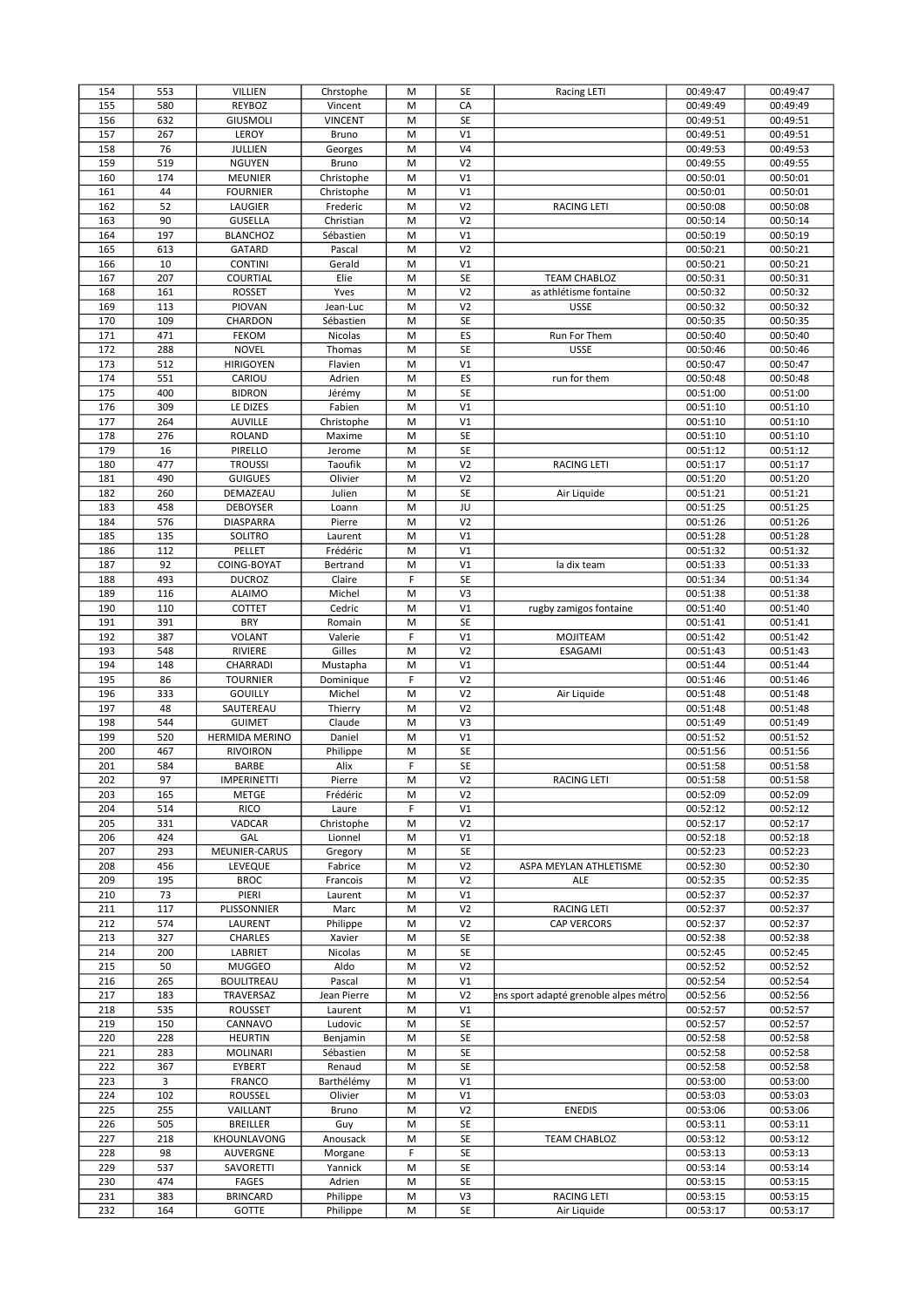| 233 | 496 | GOETZ             | Joelle          | F | V <sub>1</sub> |                                       | 00:53:17 | 00:53:17 |
|-----|-----|-------------------|-----------------|---|----------------|---------------------------------------|----------|----------|
| 234 | 55  | RAMBERT           | Jacques         | M | V3             |                                       | 00:53:20 | 00:53:20 |
| 235 | 190 | RENZY             | Alexandre       | M | SE             |                                       | 00:53:22 | 00:53:22 |
| 236 | 263 | PERSOONS          | Renaud          | M | V1             | les minions                           | 00:53:27 | 00:53:27 |
| 237 | 289 | VAN HEERDEN       | Maéva           | F | SE             |                                       | 00:53:28 | 00:53:28 |
| 238 | 23  | <b>FAURY</b>      | Jean-Francois   | M | V <sub>2</sub> | LUEUR D'ESPOIR                        | 00:53:31 | 00:53:31 |
| 239 | 618 | CHAMBE            | Lionel          | M | V <sub>1</sub> | <b>TCML</b>                           | 00:53:35 | 00:53:35 |
| 240 | 51  | RÉAU              | Frédéric        |   | V1             |                                       |          |          |
|     |     |                   |                 | M |                |                                       | 00:53:36 | 00:53:36 |
| 241 | 364 | <b>BALDET</b>     | Maurice         | M | V <sub>2</sub> |                                       | 00:53:37 | 00:53:37 |
| 242 | 295 | CHIABERTO         | Benjamin        | M | SE             |                                       | 00:53:38 | 00:53:38 |
| 243 | 39  | RIOLAND           | Frédéric        | M | SE             |                                       | 00:53:40 | 00:53:40 |
| 244 | 24  | SPOTO             | Francesco       | M | V1             |                                       | 00:53:41 | 00:53:41 |
| 245 | 329 | <b>BOUDISSA</b>   | Amine           | M | SE             | jeliam                                | 00:53:48 | 00:53:48 |
| 246 | 362 | <b>BICHAT</b>     | Eric            | M | V1             |                                       | 00:53:50 | 00:53:50 |
| 247 | 138 | SOUKIASSIAN       | Hervé           | M | V <sub>2</sub> | Les SOUKS                             | 00:53:53 | 00:53:53 |
| 248 | 428 | MINEZ             | Olivier         | M | V1             |                                       | 00:54:02 | 00:54:02 |
| 249 | 446 | <b>BEKIAN</b>     | Haig            | M | SE             |                                       | 00:54:02 | 00:54:02 |
| 250 | 59  | SOLER             | Roger           | M | V3             |                                       | 00:54:04 | 00:54:04 |
| 251 | 347 | <b>MARION</b>     | Aline           | F | <b>SE</b>      |                                       | 00:54:04 | 00:54:04 |
| 252 | 41  | <b>MARTIN</b>     | Vincent         | M | V1             |                                       | 00:54:05 | 00:54:05 |
|     |     |                   |                 |   |                |                                       |          |          |
| 253 | 287 | <b>BARTHES</b>    | Pascal          | M | V1             | MONTBONNOT JOGGING                    | 00:54:09 | 00:54:09 |
| 254 | 269 | VALTER            | Alain           | M | V <sub>4</sub> |                                       | 00:54:12 | 00:54:12 |
| 255 | 434 | <b>BALAGUE</b>    | Matthieu        | M | SE             | TEAM CHABLOZ                          | 00:54:14 | 00:54:14 |
| 256 | 220 | <b>TISSIER</b>    | Pauline         | F | SE             | <b>TEAM CHABLOZ</b>                   | 00:54:14 | 00:54:14 |
| 257 | 412 | <b>GILLET</b>     | Delphine        | F | V <sub>1</sub> |                                       | 00:54:16 | 00:54:16 |
| 258 | 232 | <b>TORRES</b>     | Henri           | M | V <sub>2</sub> |                                       | 00:54:27 | 00:54:27 |
| 259 | 278 | <b>MARTIN</b>     | Léa             | F | SE             |                                       | 00:54:27 | 00:54:27 |
| 260 | 461 | <b>DUPORTE</b>    | Isabelle        | F | V <sub>2</sub> |                                       | 00:54:28 | 00:54:28 |
| 261 | 62  | TRAVERSA          | Dorian          | M | SE             | ens sport adapté grenoble alpes métro | 00:54:29 | 00:54:29 |
| 262 | 63  | COLOMBY           | Nina            | F | ES             | ens sport adapté grenoble alpes métro | 00:54:30 | 00:54:30 |
| 263 | 223 | GHARNOUT          | Leila           | F | V1             |                                       | 00:54:30 | 00:54:30 |
| 264 | 450 | BENBAHMED         | Belaid          | M | SE             | ASPA MEYLAN ATHLETISME                | 00:54:34 | 00:54:34 |
| 265 | 431 | SPERANDIO         | Gerard          | M | V <sub>2</sub> |                                       |          |          |
|     |     |                   |                 |   |                |                                       | 00:54:36 | 00:54:36 |
| 266 | 96  | <b>RUBI</b>       | Christophe      | M | SE             | <b>ETHIC SERVICES</b>                 | 00:54:37 | 00:54:37 |
| 267 | 32  | <b>GIACOMELLI</b> | Jerome          | M | V1             | <b>ETHIC SERVICES</b>                 | 00:54:37 | 00:54:37 |
| 268 | 72  | <b>DETLEFS</b>    | Blanka          | F | V1             |                                       | 00:54:38 | 00:54:38 |
| 269 | 6   | <b>HERVE</b>      | Marline         | F | V1             | <b>HERVE</b>                          | 00:54:45 | 00:54:45 |
| 270 | 402 | <b>BROCHET</b>    | Benjamin        | M | SE             |                                       | 00:54:45 | 00:54:45 |
| 271 | 507 | <b>MORAS</b>      | Benoit          | M | V1             |                                       | 00:54:47 | 00:54:47 |
| 272 | 494 | ANDRE             | Daniel          | M | V3             |                                       | 00:54:49 | 00:54:49 |
| 273 | 5   | <b>HERVE</b>      | Thomas          | M | SE             | <b>HERVE</b>                          | 00:54:51 | 00:54:51 |
| 274 | 308 | <b>BOINET</b>     | Franck          | M | SE             |                                       | 00:54:52 | 00:54:52 |
| 275 | 539 | <b>ROUX</b>       | Seb             | M | SE             |                                       | 00:54:53 | 00:54:53 |
| 276 | 103 | <b>ROCHE</b>      | Gilbert         | M | V3             |                                       | 00:54:55 | 00:54:55 |
| 277 | 162 | MARZOCCA          | Vincent         | M | V <sub>2</sub> |                                       | 00:54:57 | 00:54:57 |
|     |     |                   |                 | M |                |                                       |          |          |
| 278 | 312 | <b>ROBIN</b>      | Gregory         |   | V1             |                                       | 00:54:57 | 00:54:57 |
| 279 | 191 | <b>GUICHARD</b>   | David           | M | SE             | Air Liquide                           | 00:55:04 | 00:55:04 |
| 280 | 558 | <b>RONFLET</b>    | Marilyne        | F | SE             |                                       | 00:55:06 | 00:55:06 |
| 281 | 245 | BEAUDUEN          | David           | M | SE             | GINASSERVIS                           | 00:55:10 | 00:55:10 |
| 282 | 389 | NAUMANN           | Marit           | F | V <sub>2</sub> | <b>USSE</b>                           | 00:55:11 | 00:55:11 |
| 283 | 94  | RODRIGUEZ         | Christian       | M | V3             |                                       | 00:55:11 | 00:55:11 |
| 284 | 144 | <b>EHOUINSOU</b>  | Regis           | M | V1             | ens sport adapté grenoble alpes métro | 00:55:12 | 00:55:12 |
| 285 | 67  | <b>GUICHON</b>    | Corentin        | M | ES             | ens sport adapté grenoble alpes métro | 00:55:12 | 00:55:12 |
| 286 | 476 | <b>GONTHIER</b>   | Jean Paul       | M | V3             | ens sport adapté grenoble alpes métro | 00:55:14 | 00:55:14 |
| 287 | 384 | MOREL             | Benjamin        | Μ | JU             |                                       | 00:55:18 | 00:55:18 |
| 288 | 469 | <b>POIROT</b>     | Philippe        | Μ | V3             | Cyclo club Gières                     | 00:55:24 | 00:55:24 |
| 289 | 439 | VALLEJO           | Angela          | F | SE             |                                       | 00:55:30 | 00:55:30 |
| 290 | 528 | <b>BLONDEL</b>    | Sophie          | F | V1             |                                       | 00:55:35 | 00:55:35 |
| 291 | 266 |                   | Franck          | M | V <sub>2</sub> |                                       | 00:55:42 | 00:55:42 |
| 292 | 482 | <b>FARGIER</b>    |                 |   | V <sub>2</sub> | rugby zamigos fontaine                |          |          |
|     |     | CHEZE             | Philippe        | М |                |                                       | 00:55:44 | 00:55:44 |
| 293 | 127 | <b>TREFFOT</b>    | Léo             | М | JU             |                                       | 00:55:46 | 00:55:46 |
| 294 | 349 | LAGUERRE          | Richard         | M | V <sub>2</sub> | <b>CAISSE EPARGNE</b>                 | 00:55:47 | 00:55:47 |
| 295 | 300 | RAVATIN           | Jean            | M | V1             |                                       | 00:55:47 | 00:55:47 |
| 296 | 317 | LAFONT            | Jason           | M | V1             |                                       | 00:55:51 | 00:55:51 |
| 297 | 504 | LACHAUD           | Erick           | M | V <sub>2</sub> | GUC                                   | 00:55:51 | 00:55:51 |
| 298 | 15  | SAVOYET           | Nicolas         | M | V1             |                                       | 00:55:58 | 00:55:58 |
| 299 | 175 | CALVELO VAZQUEZ   | Fernando        | M | V1             |                                       | 00:56:01 | 00:56:01 |
| 300 | 622 | CHARNA            | Laurent         | Μ | V1             |                                       | 00:56:03 | 00:56:03 |
| 301 | 545 | <b>TROUSSIER</b>  | David           | M | V1             | lesTroutrou                           | 00:56:07 | 00:56:07 |
| 302 | 54  | <b>GULLY</b>      | Philippe        | М | V3             | <b>USSE</b>                           | 00:56:08 | 00:56:08 |
| 303 | 344 | DECULTIEUX        | Myriam          | F | SE             |                                       | 00:56:09 | 00:56:09 |
|     |     |                   |                 |   |                |                                       |          |          |
| 304 | 236 | PAULIN            | Gilles          | M | V <sub>2</sub> |                                       | 00:56:13 | 00:56:13 |
| 305 | 371 | <b>MARTIN</b>     | Frédéric        | M | V <sub>2</sub> | <b>CAISSE EPARGNE</b>                 | 00:56:14 | 00:56:14 |
| 306 | 511 | <b>DESFORGES</b>  | Jose            | М | V <sub>2</sub> |                                       | 00:56:17 | 00:56:17 |
| 307 | 571 | <b>MARCHAIS</b>   | Christian       | M | V3             | Courir à Voreppe                      | 00:56:19 | 00:56:19 |
| 308 | 411 | LANCE             | Gerald          | M | V <sub>2</sub> |                                       | 00:56:23 | 00:56:23 |
| 309 | 380 | LANCE             | <b>Baptiste</b> | M | ES             |                                       | 00:56:23 | 00:56:23 |
| 310 | 538 | REVOL CAVALIER    | Frederic        | Μ | V <sub>2</sub> |                                       | 00:56:24 | 00:56:24 |
| 311 | 47  | PAESINI           | Michel          | Μ | V <sub>2</sub> |                                       | 00:56:25 | 00:56:25 |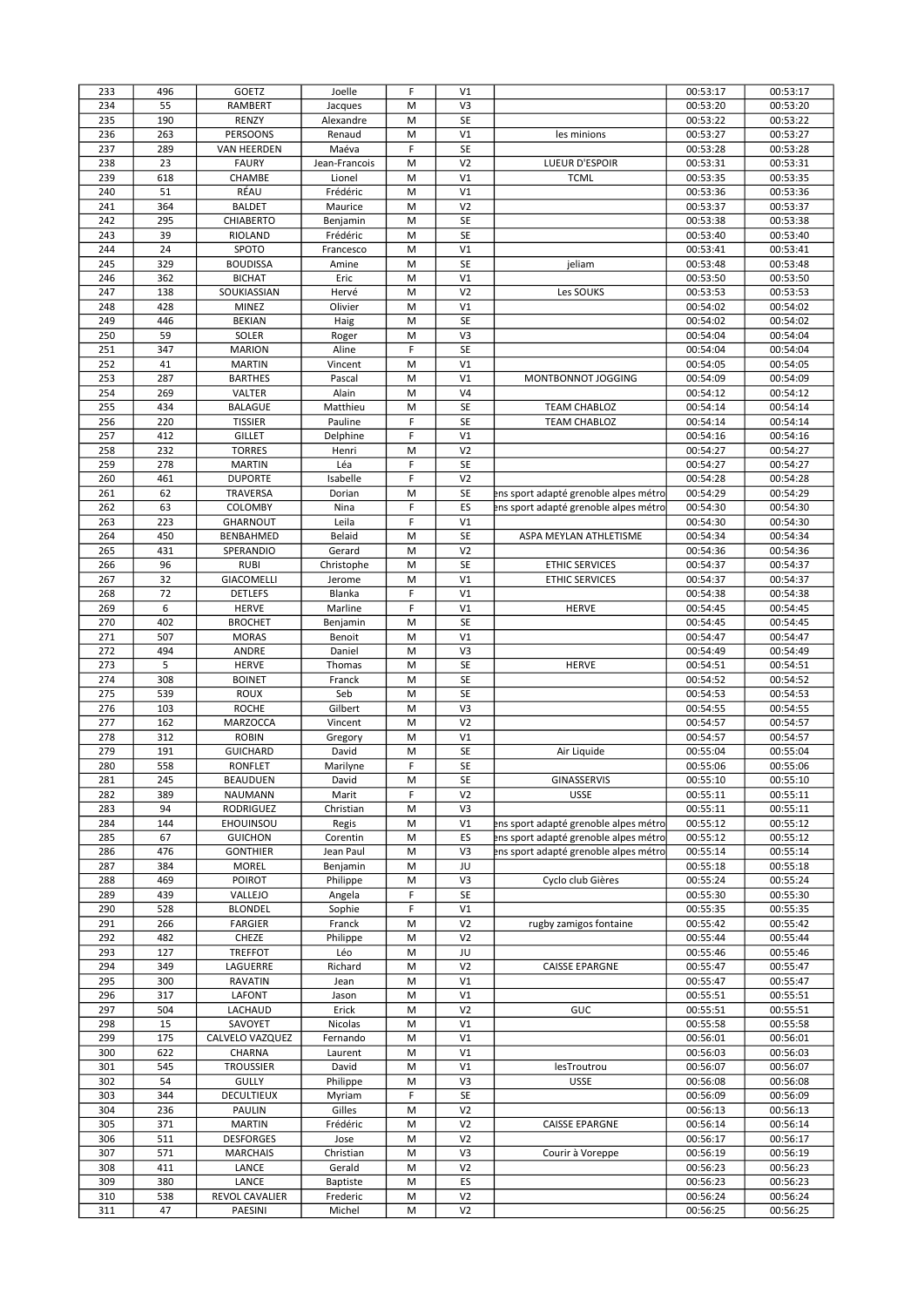| 312        | 485            | CHEVALLIER                      | Christophe           | M              | SE                   |                                       | 00:56:25             | 00:56:25 |
|------------|----------------|---------------------------------|----------------------|----------------|----------------------|---------------------------------------|----------------------|----------|
|            |                |                                 |                      |                |                      |                                       |                      |          |
| 313        | 131            | <b>AGAPOFF</b>                  | Mylène               | F              | V1                   |                                       | 00:56:26             | 00:56:26 |
| 314        | 372            | <b>DOUILLET</b>                 | Sabine               | F              | V <sub>2</sub>       |                                       | 00:56:29             | 00:56:29 |
| 315        | 281            | KACI                            | Rachid               | M              | V <sub>2</sub>       | <b>VHS</b>                            | 00:56:34             | 00:56:34 |
|            |                |                                 |                      |                |                      |                                       |                      |          |
| 316        | 303            | LEGOUHY                         | Jean-Marie           | M              | V <sub>2</sub>       |                                       | 00:56:42             | 00:56:42 |
| 317        | 302            | <b>GENTIL</b>                   | Thomas               | M              | SE                   | <b>ENEDIS</b>                         | 00:56:43             | 00:56:43 |
| 318        | 564            | CONSTANTIN                      | Flore                | F              | ES                   |                                       | 00:56:44             | 00:56:44 |
| 319        | 565            | CONSTANTIN                      | Franck               | M              | V1                   |                                       | 00:56:45             | 00:56:45 |
|            |                |                                 |                      |                |                      |                                       |                      |          |
| 320        | 257            | RAVANAT                         | Fabien               | M              | V1                   | <b>ENEDIS</b>                         | 00:56:46             |          |
| 321        | 22             | <b>ROUX</b>                     | Jacques              | M              | V <sub>2</sub>       |                                       | 00:56:47             |          |
| 322        | 233            | <b>JIMENEZ</b>                  | Martine              | F              | V <sub>2</sub>       |                                       | 00:56:47             |          |
|            |                |                                 |                      |                |                      |                                       |                      |          |
| 323        | 119            | <b>CHOVIN</b>                   | Christophe           | M              | SE                   |                                       | 00:56:49             |          |
| 324        | 630            | CARNAL                          | <b>GEORGES</b>       | M              | V <sub>4</sub>       |                                       | 00:56:50             |          |
| 325        | 611            | LADJALI                         | Mohamed              | M              | V <sub>4</sub>       |                                       |                      |          |
|            |                |                                 |                      |                |                      |                                       | 00:56:53             |          |
| 326        | 430            | <b>JOMIER</b>                   | Laure                | F              | SE                   |                                       | 00:56:54             |          |
| 327        | 358            | <b>EUZENAT</b>                  | Johanna              | F              | JU                   | Willamowski                           | 00:56:54             |          |
|            |                | <b>ARVET</b>                    |                      |                | V3                   |                                       |                      |          |
| 328        | 460            |                                 | Christian            | M              |                      | <b>RACING LETI</b>                    | 00:57:03             |          |
| 329        | 153            | <b>GENNATAS</b>                 | Thomas               | M              | V1                   | Sapeurs Pompiers Sassenage            | 00:57:04             |          |
| 330        | 224            | <b>AUFFRANC</b>                 | Alexandre            | M              | SE                   |                                       | 00:57:05             |          |
| 331        | 413            |                                 |                      | M              | V3                   |                                       | 00:57:13             |          |
|            |                | <b>DIAFERIA</b>                 | Michel Joseph        |                |                      |                                       |                      |          |
| 332        | 156            | <b>GLENAT</b>                   | Serge                | M              | V <sub>2</sub>       | Sapeurs Pompiers Sassenage            | 00:57:19             |          |
| 333        | 422            | GAL                             | Clara                | F              | CA                   |                                       | 00:57:21             |          |
|            |                |                                 |                      |                |                      |                                       |                      |          |
| 334        | 419            | CHARBONNEL                      | Daniel               | M              | V <sub>4</sub>       |                                       | 00:57:28             |          |
| 335        | 132            | <b>PACHOUD</b>                  | Jacques              | M              | V <sub>4</sub>       |                                       | 00:57:30             |          |
| 336        | 561            | DE FONDAUMIERE                  | Nadia                | F              | V1                   |                                       | 00:57:32             |          |
|            |                |                                 |                      |                |                      |                                       |                      |          |
| 337        | 70             | PRETOT                          | Sébastien            | F              | V1                   | AL SAINT MARCELLIN                    | 00:57:36             |          |
| 338        | 332            | <b>BOETTI DI CASTANO</b>        | Jerome               | M              | V1                   | Aroo38                                | 00:57:38             |          |
| 339        | $\sqrt{4}$     | CARRIER                         | Gerard               | M              | V <sub>2</sub>       |                                       | 00:57:42             |          |
|            |                |                                 |                      |                |                      |                                       |                      |          |
| 340        | 149            | LUU                             | Alain                | M              | SE                   |                                       | 00:57:44             |          |
| 341        | 169            | CORNU                           | Pascal               | M              | V <sub>2</sub>       | Air Liquide                           | 00:57:47             |          |
| 342        | 368            | <b>LOUPIEN</b>                  | Vincent              | M              | V1                   |                                       | 00:57:50             |          |
|            |                |                                 |                      |                |                      |                                       |                      |          |
| 343        | 219            | <b>REVAIS</b>                   | Jules                | M              | SE                   | <b>TEAM CHABLOZ</b>                   | 00:57:53             |          |
| 344        | 189            | <b>BEAUQUIS</b>                 | Jonathan             | M              | SE                   | <b>AIMOTION</b>                       | 00:57:53             |          |
| 345        | 212            | <b>NASRI</b>                    | <b>Mohamed Salim</b> | M              | SE                   | <b>TEAM CHABLOZ</b>                   | 00:57:53             |          |
|            |                |                                 |                      |                |                      |                                       |                      |          |
| 346        | 274            | <b>BERARD</b>                   | Crystelle            | F              | SE                   |                                       | 00:57:53             |          |
| 347        | 588            | <b>MUSSILLON</b>                | Claire               | F              | ES                   |                                       | 00:58:00             |          |
|            |                |                                 |                      |                |                      |                                       |                      |          |
| 348        | 241            | <b>ESTRADIER</b>                | Eric                 | M              | V1                   |                                       | 00:58:00             |          |
| 349        | 454            | <b>GEGOUT</b>                   | Céline               | F              | V1                   | ASPA MEYLAN ATHLETISME                | 00:58:01             |          |
| 350        | 248            | <b>VINCENT</b>                  | Sédric               | M              | V1                   |                                       | 00:58:05             |          |
|            |                |                                 |                      |                |                      |                                       |                      |          |
| 351        | 192            | <b>ROUND</b>                    | Christopher          | M              | V <sub>2</sub>       |                                       | 00:58:05             |          |
| 352        | 501            | <b>TAUREL</b>                   | Adrien               | M              | SE                   |                                       | 00:58:09             |          |
| 353        | $\overline{7}$ | <b>REYNIER</b>                  | Cédric               | M              | V1                   | <b>COURIR POUR NATHAN</b>             | 00:58:15             |          |
|            |                |                                 | Mathilde             |                |                      |                                       |                      |          |
| 354        | 442            | <b>BERNIER</b>                  |                      | F              | SE                   |                                       | 00:58:26             |          |
| 355        | 453            | <b>BALDET</b>                   | Marine               | F              | SE                   | ASPA MEYLAN ATHLETISME                | 00:58:28             |          |
| 356        | 443            | <b>MONGELLI</b>                 | Richard              | M              | V <sub>2</sub>       | <b>CAISSE EPARGNE</b>                 | 00:58:33             |          |
|            |                |                                 |                      |                |                      |                                       |                      |          |
| 357        | 325            | CONA                            | David                | М              | V1                   | <b>STID</b>                           | 00:58:34             |          |
| 358        | $\mathbf{1}$   | CAPOGNA                         | Fabrice              | M              | V1                   |                                       | 00:58:34             |          |
| 359        | 566            | <b>NABAIS</b>                   | Alexandre            | M              | V1                   | F <sub>2V</sub>                       | 00:58:38             |          |
|            |                |                                 |                      |                |                      |                                       |                      |          |
| 360        | 488            | GAIGÉ                           | Yves                 | $\overline{M}$ | $\overline{V2}$      |                                       | 00:58:43             |          |
| 361        | 605            | <b>COURTIAL</b>                 | Philippe             | M              | ES                   |                                       | 00:58:50             |          |
| 362        | 240            | SANCHEZ                         | Jimmy                | M              | SE                   |                                       | 00:58:50             |          |
|            |                |                                 |                      |                |                      |                                       |                      |          |
| 363        | 36             | DAMOUR                          | Herve                | M              | V1                   |                                       | 00:58:53             |          |
| 364        | 596            | <b>GADEBOIS</b>                 | Annaëlle             | F              | CA                   |                                       | 00:58:54             |          |
| 365        | 405            | PRAUD                           | Aurélie              | F              | V1                   | Air Liquide                           | 00:58:55             |          |
|            |                |                                 |                      |                |                      |                                       |                      |          |
| 366        | 352            | <b>DUVAL</b>                    | Anne-Emmanuelle      | F              | SE                   | <b>CAISSE EPARGNE</b>                 | 00:58:58             |          |
| 367        | 25             | <b>REYNIER</b>                  | Stéphane             | M              | SE                   | <b>COURIR POUR NATHAN</b>             | 00:58:59             |          |
| 368        | 361            | PAMIES                          | Sandrine             | F              | V1                   |                                       | 00:59:05             |          |
|            |                |                                 |                      |                |                      |                                       |                      |          |
| 369        | 136            | VAREILLE                        | Marie                | F              | V <sub>2</sub>       | Les SOUKS                             | 00:59:11             |          |
| 370        | 586            | PARVI                           | Sarah                | F              | V1                   | RIA Champagnier                       | 00:59:11             |          |
| 371        | 140            | TICHADOU                        | Pierre               | M              | V3                   | AS IBM LYON                           | 00:59:18             |          |
|            |                |                                 |                      |                |                      |                                       |                      |          |
| 372        | 408            | CADET                           | Gregory              | M              | V1                   |                                       | 00:59:20             |          |
| 373        | 462            | ARGENTIER                       | Antonia              | F              | V <sub>2</sub>       |                                       | 00:59:29             |          |
| 374        | 495            | <b>BALDOS</b>                   | Coline               | F              | SE                   |                                       | 00:59:41             |          |
|            |                |                                 |                      |                |                      |                                       |                      |          |
| 375        |                |                                 |                      | М              | SE                   | <b>CAISSE EPARGNE</b>                 | 00:59:44             |          |
| 376        | 350            | <b>ROBERT</b>                   | Hugues               |                |                      |                                       |                      |          |
| 377        | 256            | GONELLA                         | David                | M              | V1                   | <b>ENEDIS</b>                         | 00:59:45             |          |
|            |                |                                 |                      |                |                      |                                       |                      |          |
|            | 61             | PERRETANT                       | Lionel               | М              | V1                   |                                       | 00:59:51             |          |
| 378        | 104            | RAJAB                           | Nadir                | M              | SE                   | Aroo38                                | 00:59:53             |          |
| 379        | 449            | <b>BOUILLON</b>                 | Thierry              | М              | V1                   |                                       | 00:59:58             |          |
|            |                |                                 |                      |                |                      |                                       |                      |          |
| 380        | 296            | <b>ROUBY</b>                    | Jérôme               | M              | SE                   | la dix team                           | 01:00:03             |          |
| 381        | 46             | <b>GAUTIER</b>                  | Thierry              | M              | V <sub>2</sub>       |                                       | 01:00:05             |          |
| 382        | 491            | <b>CARPIN</b>                   | Franck               | М              | SE                   |                                       | 01:00:08             |          |
|            |                |                                 |                      |                |                      |                                       |                      |          |
| 383        | 468            | <b>MILESI</b>                   | Frédéric             | M              | V1                   | <b>RACING LETI</b>                    | 01:00:14             |          |
| 384        | 28             | <b>ASTIER</b>                   | Déborah              | F              | ES                   |                                       | 01:00:17             |          |
| 385        | 346            | <b>FONTI</b>                    | Martial              | M              | V1                   | <b>USSE</b>                           | 01:00:17             |          |
|            |                |                                 |                      |                |                      |                                       |                      |          |
| 386        | 105            | TERREYRE                        | <b>Nicolas</b>       | M              | V1                   | la dix team                           | 01:00:21             |          |
| 387        | 155            | COULON                          | Jean-Francois        | M              | SE                   | Sapeurs Pompiers Sassenage            | 01:00:24             |          |
|            |                |                                 |                      |                |                      |                                       |                      |          |
| 388        | 597            | <b>GADEBOIS</b>                 | Laétitia             | F              | SE                   |                                       | 01:00:25             |          |
| 389<br>390 | 242<br>56      | <b>VERDIER</b><br><b>MURCIA</b> | Matthieu<br>Laurent  | M<br>M         | SE<br>V <sub>2</sub> | <b>AIMOTION</b><br>AL SAINT MARCELLIN | 01:00:27<br>01:00:28 |          |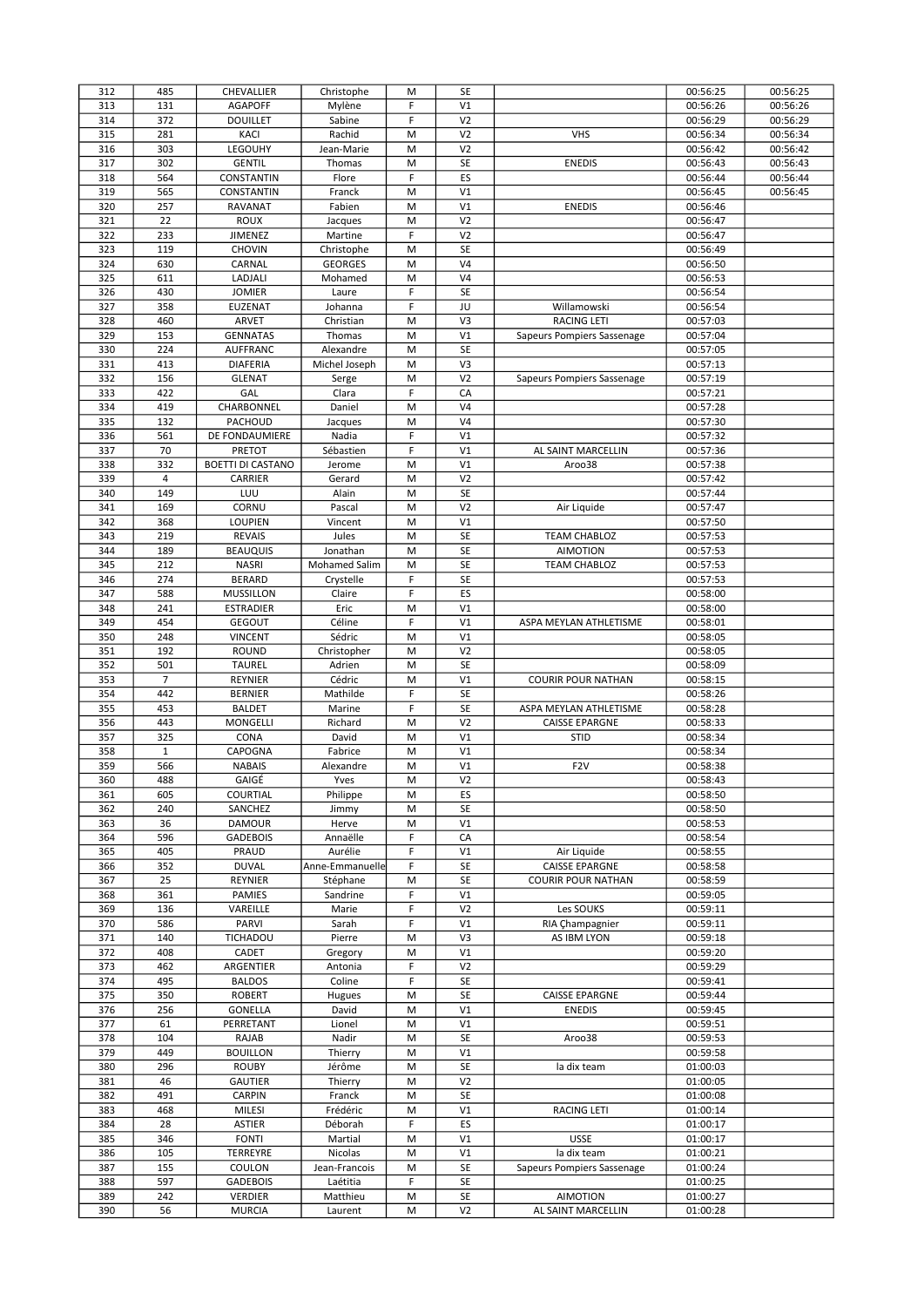| 391 | 541              | ZOUGAGH              | Hocine           | M | SE             |                            | 01:00:29 |  |
|-----|------------------|----------------------|------------------|---|----------------|----------------------------|----------|--|
|     |                  |                      |                  |   |                |                            |          |  |
| 392 | 123              | <b>MUGGEO</b>        | Corinne          | F | SE             | Groupe BBM                 | 01:00:31 |  |
| 393 | 614              | LAMARRE              | Damien           | M | SE             |                            | 01:00:34 |  |
| 394 | 569              | VENDRA               | Michel           | M | V1             |                            | 01:00:40 |  |
| 395 | 201              | <b>VOTTERO</b>       | Nicolas          | M | V1             | <b>AIMOTION</b>            | 01:00:43 |  |
|     |                  |                      |                  |   |                |                            |          |  |
| 396 | 186              | <b>BOILOT</b>        | Didier           | M | V <sub>2</sub> |                            | 01:00:43 |  |
| 397 | 429              | PINCHARD             | Stephane         | М | V1             |                            | 01:00:44 |  |
| 398 | 114              | <b>LOHIER</b>        | Cathy            | F | V3             |                            | 01:00:44 |  |
|     |                  |                      |                  |   |                |                            |          |  |
| 399 | 286              | SATRE                | Patrick          | M | V <sub>2</sub> |                            | 01:00:47 |  |
| 400 | 75               | <b>MONOT</b>         | Virginie         | F | SE             |                            | 01:00:49 |  |
| 401 | 19               | <b>MAMERI</b>        | Hocine           | M | V3             |                            | 01:00:51 |  |
| 402 | 617              | DELANGE              | Florence         | F | V <sub>2</sub> |                            | 01:00:52 |  |
|     |                  |                      |                  |   |                |                            |          |  |
| 403 | 284              | <b>FOUREL</b>        | Mickael          | М | V1             |                            | 01:01:07 |  |
| 404 | 621              | CHARNAY              | <b>GUILLAUME</b> | M | SE             |                            | 01:01:10 |  |
| 405 | 366              | <b>JOTREAU</b>       | Jonathan         | M | SE             | Aroo38                     | 01:01:12 |  |
|     |                  |                      |                  |   |                |                            |          |  |
| 406 | 205              | SOUBRIER             | Roland           | M | V1             |                            | 01:01:14 |  |
| 407 | 527              | SCHIZZAROTTO         | Carole           | F | V1             |                            | 01:01:15 |  |
| 408 | 126              | MATHIEU              | Nathalie         | F | V <sub>2</sub> | Courir A Grenoble          | 01:01:15 |  |
| 409 | 627              | <b>MORIN</b>         | DELPHINE         | F | V <sub>2</sub> |                            | 01:01:17 |  |
|     |                  |                      |                  |   |                |                            |          |  |
| 410 | 244              | GONZALEZ             | Sandra           | F | V1             |                            | 01:01:21 |  |
| 411 | 524              | MARTINEZ             | Coleen           | F | JU             | AC Sassenage               | 01:01:30 |  |
| 412 | 503              | <b>ANTONIOLLI</b>    | Mirko            | M | V <sub>2</sub> | LIONS CLUB                 | 01:01:31 |  |
|     |                  |                      |                  | F |                |                            |          |  |
| 413 | 208              | <b>EYCHENNE</b>      | Lisa             |   | SE             | <b>TEAM CHABLOZ</b>        | 01:01:41 |  |
| 414 | 542              | CHAVOUTIER           | Frédéric         | M | V1             |                            | 01:01:43 |  |
| 415 | 433              | <b>BRUN BARONNAT</b> | Claude           | M | SE             |                            | 01:01:44 |  |
| 416 | 85               | <b>MARET</b>         | Jean Luc         | M | V <sub>2</sub> |                            | 01:01:52 |  |
|     |                  |                      |                  |   |                |                            |          |  |
| 417 | 163              | LARDREAU             | Eric             | M | V <sub>2</sub> |                            | 01:01:58 |  |
| 418 | 531              | <b>VIOUJAS</b>       | David            | M | V1             |                            | 01:02:07 |  |
| 419 | 425              | <b>MARTIN</b>        | Nathalie         | F | SE             |                            | 01:02:10 |  |
| 420 | 157              |                      |                  | F | V1             |                            |          |  |
|     |                  | VAQUE                | Stéphanie        |   |                | Sapeurs Pompiers Sassenage | 01:02:11 |  |
| 421 | 151              | LACHENAL             | Sylvain          | M | SE             | Sapeurs Pompiers Sassenage | 01:02:11 |  |
| 422 | 188              | <b>NHAN</b>          | Julie            | F | SE             | Air Liquide                | 01:02:24 |  |
| 423 | 243              | <b>DUPUY</b>         | Joël             | M | V <sub>2</sub> |                            | 01:02:34 |  |
|     |                  |                      |                  |   |                |                            |          |  |
| 424 | 209              | ALLIBERT             | Nathalie         | F | SE             | TEAM CHABLOZ               | 01:02:34 |  |
| 425 | 185              | CARICHON             | Martine          | F | V <sub>2</sub> |                            | 01:02:34 |  |
| 426 | 124              | <b>RUEF</b>          | Pierre           | M | V3             | <b>USSE</b>                | 01:02:35 |  |
|     |                  |                      |                  |   |                |                            |          |  |
| 427 | 579              | LAURENT              | Hélène           | F | V3             | <b>CAP VERCORS</b>         | 01:02:47 |  |
| 428 | 376              | <b>ROSSAT</b>        | Cyrille          | M | V1             |                            | 01:02:48 |  |
| 429 | 282              | <b>GERBER</b>        | René             | M | V3             | VHS                        | 01:02:49 |  |
| 430 | 320              | LECUÉ                | Laura            | F | SE             |                            | 01:02:58 |  |
|     |                  |                      |                  |   |                |                            |          |  |
| 431 | 497              | LEFEVRE              | Cora             | F | SE             | Air Liquide                | 01:03:01 |  |
| 432 | 484              | <b>BREILLET</b>      | Virginie         | F | V1             |                            | 01:03:05 |  |
| 433 | 60               | <b>FONTAINE</b>      | Gaelle           | F | ES             |                            | 01:03:17 |  |
|     |                  |                      |                  |   |                |                            |          |  |
| 434 | 226              | VARESANO             | Sandrine         | F | V1             |                            | 01:03:17 |  |
| 435 | 615              | <b>PERRON</b>        | Christian        | M | V <sub>4</sub> | <b>ACP CROLLES</b>         | 01:03:24 |  |
| 436 | 80               | <b>DUCHEMIN</b>      | Stéphanie        | F | V1             |                            | 01:03:24 |  |
| 437 | 83               |                      | Pierre           |   | V1             |                            | 01:03:24 |  |
|     |                  | <b>ROSSELLI</b>      |                  | M |                |                            |          |  |
| 438 | 406              | JOSEPH-ITTEL         | Hélène           | F | V1             |                            | 01:03:26 |  |
| 439 | $\overline{141}$ | COVES                | Jacques          | M | $\overline{v}$ | Team GP                    | 01:03:30 |  |
| 440 | 534              | <b>THOMAS</b>        |                  | F | V1             |                            | 01:03:30 |  |
|     |                  |                      | Angela           |   |                |                            |          |  |
| 441 | 502              | <b>BRUNOT</b>        | Nathalie         | F | V1             | LIONS CLUB                 | 01:03:34 |  |
| 442 | 297              | <b>GUENOT</b>        | Yann             | M | V1             | la dix team                | 01:03:36 |  |
| 443 | 432              | PELLETIER            | Tiffany          | F | SE             |                            | 01:03:40 |  |
|     |                  |                      |                  |   |                | <b>ENEDIS</b>              |          |  |
| 444 | 254              | THORAND              | Maelle           | F | SE             |                            | 01:03:46 |  |
| 445 | 440              | ABATE                | Alain            | М | V1             | <b>ENEDIS</b>              | 01:03:47 |  |
| 446 | 252              | COURBEBAISSE         | Julien           | M | SE             | <b>ENEDIS</b>              | 01:03:47 |  |
| 447 | 546              | <b>TROUSSIER</b>     | Vanessa          | F | V1             |                            | 01:03:49 |  |
|     |                  |                      |                  |   |                |                            |          |  |
| 448 | 589              | SPILLIAERT           | Perrine          | F | ES             |                            | 01:04:00 |  |
| 449 | 590              | SPILLIAERT           | Pierre           | M | V <sub>2</sub> |                            | 01:04:00 |  |
| 450 | 17               | PRADEL               | Sylvie           | F | V <sub>2</sub> |                            | 01:04:00 |  |
|     |                  |                      |                  |   |                |                            | 01:04:01 |  |
| 451 | 530              | <b>FILIOL</b>        | Bruno            | Μ | V <sub>2</sub> |                            |          |  |
| 452 | 249              | <b>BIGOT</b>         | Sylvie           | F | V <sub>2</sub> |                            | 01:04:04 |  |
| 453 | 510              | <b>BILLERE</b>       | Perrine          | F | SE             |                            | 01:04:07 |  |
| 454 | 592              | <b>BARATTE</b>       | Estelle          | F | V1             |                            | 01:04:07 |  |
|     |                  |                      |                  |   |                |                            |          |  |
| 455 | 591              | <b>BARATTE</b>       | Bertrand         | M | V1             |                            | 01:04:08 |  |
| 456 | 508              | <b>DREYFUS</b>       | Nambinintsoa     | F | SE             | trésor                     | 01:04:18 |  |
| 457 | 337              | LALLEMAND            | Marie            | F | SE             |                            | 01:04:21 |  |
| 458 | 338              | DI GIOIA             | Priscillia       | F | SE             |                            | 01:04:21 |  |
|     |                  |                      |                  |   |                |                            |          |  |
| 459 | 310              | SELBMANN             | Franck           | M | V1             |                            | 01:04:25 |  |
| 460 | 626              | <b>GALLACCI</b>      | <b>VIRGINIE</b>  | F | V1             |                            | 01:04:27 |  |
| 461 | 498              | <b>FUIN</b>          | Jonathan         | M | SE             | The survivor               | 01:04:28 |  |
|     |                  |                      |                  |   |                |                            |          |  |
| 462 | 18               | GONON                | Marie-Hélène     | F | V3             |                            | 01:04:32 |  |
| 463 | 106              | DOS SANTOS           | Edouard          | M | V1             | <b>USSE</b>                | 01:04:33 |  |
| 464 | 111              | <b>PLANCHE</b>       | Stephane         | M | V <sub>2</sub> |                            | 01:04:35 |  |
| 465 | 91               | <b>FAURE</b>         | Gilles           | M | V3             |                            | 01:04:38 |  |
|     |                  |                      |                  |   |                |                            |          |  |
| 466 | 8                | REYNIER              | Gladys           | F | V1             | <b>COURIR POUR NATHAN</b>  | 01:04:40 |  |
| 467 | 213              | <b>BURST</b>         | David            | М | V1             | <b>TEAM CHABLOZ</b>        | 01:04:42 |  |
| 468 | 199              | MOURZAGH             | Djamel           | M | V1             |                            | 01:05:00 |  |
|     |                  |                      |                  |   |                |                            |          |  |
| 469 | 216              | <b>BRANDI</b>        | Cedric           | M | V1             | <b>TEAM CHABLOZ</b>        | 01:05:04 |  |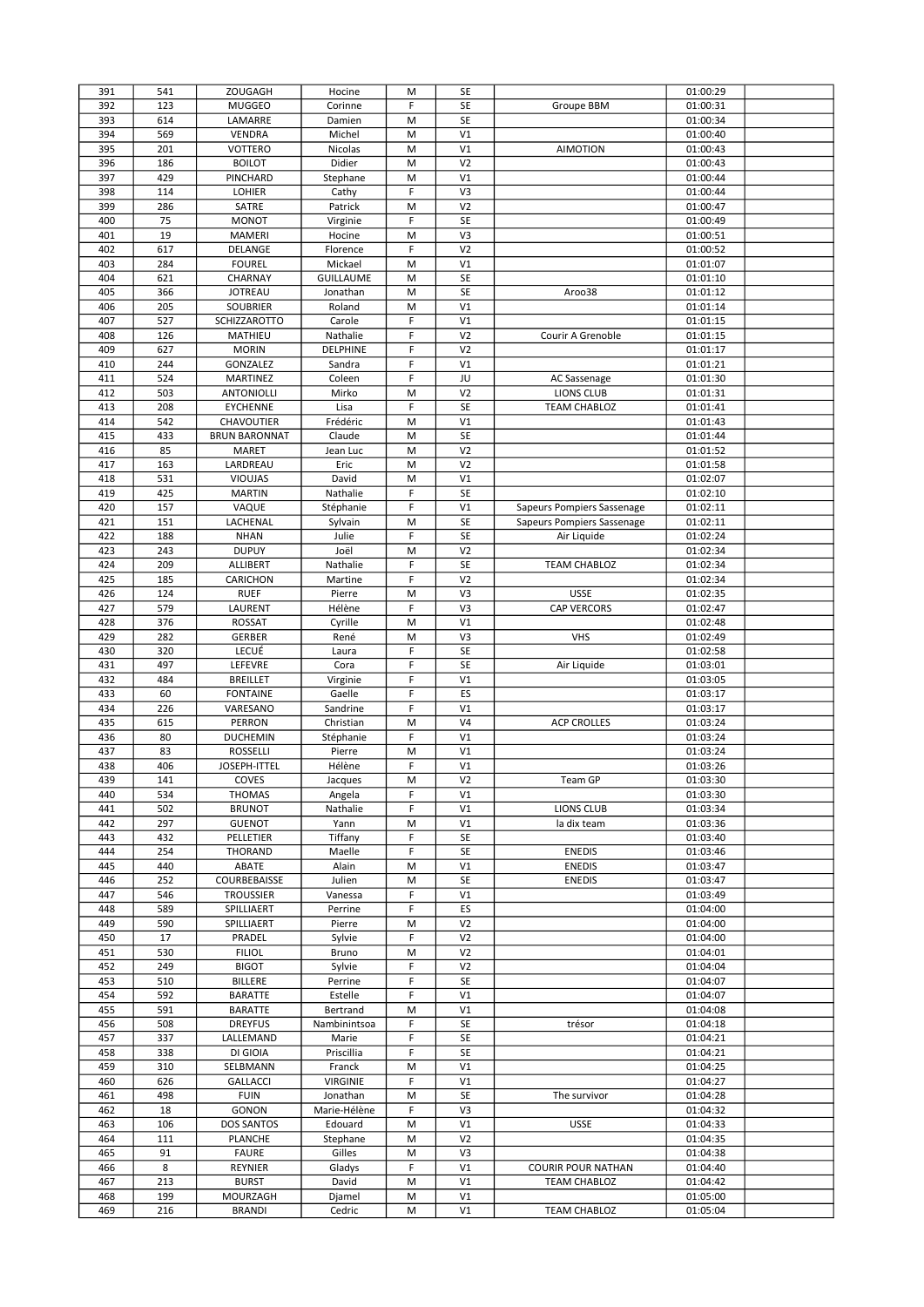| 470 | 66  | LEPAULE                    | Bruno           | M | V3             | ens sport adapté grenoble alpes métro | 01:05:10 |  |
|-----|-----|----------------------------|-----------------|---|----------------|---------------------------------------|----------|--|
| 471 | 65  | LEPAULE                    |                 |   | ES             |                                       |          |  |
|     |     |                            | Nicolas         | M |                | ens sport adapté grenoble alpes métro | 01:05:10 |  |
| 472 | 616 | GASSAMA                    | Jean-Pierre     | M | V <sub>4</sub> |                                       | 01:05:15 |  |
| 473 | 193 | <b>DAINES</b>              | Audrey          | F | SE             | URIAGE RUNNING                        | 01:05:21 |  |
| 474 | 177 | PEYRONNET                  | Valentin        | M | SE             | Air Liquide                           | 01:05:23 |  |
|     |     |                            |                 |   |                |                                       |          |  |
| 475 | 516 | <b>METIVIER</b>            | francois        | M | V <sub>2</sub> |                                       | 01:05:25 |  |
| 476 | 33  | LA GRECA                   | Marie-Christine | F | V1             |                                       | 01:05:28 |  |
| 477 | 465 | WERNER                     | Olivia          | F | SE             |                                       | 01:05:30 |  |
|     |     |                            |                 |   |                |                                       |          |  |
| 478 | 100 | DANIEL                     | Giet            | M | V <sub>2</sub> |                                       | 01:05:36 |  |
| 479 | 513 | SOCQUET-JUGLARD            | Christine       | F | V <sub>1</sub> | F <sub>2</sub> V                      | 01:05:49 |  |
| 480 | 489 | ZIMMERMANN                 | Estelle         | F | V1             |                                       | 01:05:54 |  |
| 481 | 459 | <b>DEBOYSER</b>            | Orlane          | F | V1             |                                       | 01:05:58 |  |
|     |     |                            |                 |   |                |                                       |          |  |
| 482 | 328 | GALLET                     | Fabien          | М | SE             |                                       | 01:06:01 |  |
| 483 | 321 | <b>GUIGNARD</b>            | Stephane        | M | V <sub>2</sub> | <b>ENEDIS</b>                         | 01:06:03 |  |
| 484 | 211 | <b>MONTAUBAN</b>           | Audrey          | F | SE             | TEAM CHABLOZ                          | 01:06:06 |  |
|     |     |                            |                 |   |                |                                       |          |  |
| 485 | 445 | PAOLONI                    | Fabrice         | M | V1             |                                       | 01:06:12 |  |
| 486 | 426 | <b>BIRLET</b>              | Antoine         | M | SE             |                                       | 01:06:12 |  |
| 487 | 275 | SCABELLO                   | Jean Louis      | M | V <sub>4</sub> | Gresi'courant                         | 01:06:18 |  |
| 488 | 38  | MILLIET                    | Yves            | М | V <sub>2</sub> | ADEPA                                 | 01:06:22 |  |
|     |     |                            |                 |   |                |                                       |          |  |
| 489 | 53  | SEVINO                     | Nathalie        | F | V <sub>2</sub> |                                       | 01:06:22 |  |
| 490 | 311 | COCAT                      | Celine          | F | V1             |                                       | 01:06:56 |  |
| 491 | 315 | COCAT                      | Eric            | M | V <sub>1</sub> |                                       | 01:06:56 |  |
|     |     |                            |                 |   |                |                                       |          |  |
| 492 | 71  | CHAMPON                    | Sandrine        | F | V <sub>1</sub> | AL SAINT MARCELLIN                    | 01:07:23 |  |
| 493 | 420 | <b>NATOLI</b>              | Yolande         | F | SE             |                                       | 01:07:25 |  |
| 494 | 536 | <b>DURRANI</b>             | Marie           | F | V1             |                                       | 01:07:26 |  |
| 495 | 625 | CODDEIRO                   | Claudia         | F | V1             |                                       | 01:07:27 |  |
|     |     |                            |                 |   |                |                                       |          |  |
| 496 | 292 | <b>NAUDET</b>              | Nathalie        | F | V1             |                                       | 01:07:28 |  |
| 497 | 313 | RIBEZZI                    | Stephane        | M | V <sub>2</sub> |                                       | 01:07:28 |  |
| 498 | 631 | <b>CHOUDIN</b>             | CHLOE           | F | CA             |                                       | 01:07:37 |  |
|     |     |                            |                 |   |                |                                       |          |  |
| 499 | 187 | COSTA                      | Jeanclaude      | M | V <sub>2</sub> |                                       | 01:07:45 |  |
| 500 | 393 | <b>FLEURENCE</b>           | Herve           | M | V <sub>2</sub> |                                       | 01:07:47 |  |
| 501 | 182 | <b>CRISTOFOLI</b>          | Sylvie          | F | V <sub>2</sub> |                                       | 01:07:50 |  |
|     |     |                            |                 | F |                |                                       |          |  |
| 502 | 170 | <b>MOINET</b>              | Dany            |   | V1             |                                       | 01:07:50 |  |
| 503 | 35  | HERRMANN                   | Björn           | M | SE             |                                       | 01:07:51 |  |
| 504 | 107 | <b>DOS SANTOS</b>          | Mylène          | F | V1             | <b>USSE</b>                           | 01:07:57 |  |
| 505 | 298 | <b>REY</b>                 | Pervenche       | F | V1             | la dix team                           | 01:08:07 |  |
|     |     |                            |                 |   |                |                                       |          |  |
| 506 | 354 | DA COSTA                   | Christelle      | F | SE             | CAISSE EPARGNE                        | 01:08:09 |  |
| 507 | 582 | <b>MATHON</b>              | Pauline         | F | SE             |                                       | 01:08:11 |  |
| 508 | 291 | <b>NOEL</b>                | Priscilla       | F | SE             |                                       | 01:08:14 |  |
|     | 444 |                            |                 |   |                |                                       |          |  |
| 509 |     | DI FALCO                   | Jacques         | M | SE             | Aroo38                                | 01:08:20 |  |
| 510 | 101 | <b>BUISSON</b>             | Patrice         | M | V1             |                                       | 01:08:27 |  |
| 511 | 261 | <b>TORNABENE</b>           | Esther          | F | V <sub>3</sub> |                                       | 01:08:28 |  |
| 512 | 180 | PEY GODDARD                | Jean Eric       | M | V <sub>2</sub> |                                       | 01:08:44 |  |
|     |     |                            |                 |   |                |                                       |          |  |
| 513 | 179 | <b>BAUMELA</b>             | Nathalie        | F | SE             |                                       | 01:08:44 |  |
| 514 | 628 | <b>BOISSEAU</b>            | SUZANNE         | F | V1             |                                       | 01:08:49 |  |
| 515 | 304 | DESREUMAUX                 | Regis           | M | V3             |                                       | 01:08:53 |  |
| 516 | 581 | <b>JEFFREY</b>             | Heather         | F | V1             |                                       | 01:08:57 |  |
|     |     |                            |                 |   |                |                                       |          |  |
| 517 | 198 | SMANIOTTO                  | Valérie         | F | V <sub>1</sub> |                                       | 01:08:57 |  |
| 518 | 43  | <b>PORRAL</b>              | Valerie         | F | SE             |                                       | 01:09:16 |  |
| 519 | 499 | <b>FELIX</b>               | Emilie          | F | SE             | Spartan Units                         | 01:09:16 |  |
|     |     |                            |                 |   |                |                                       |          |  |
| 520 | 533 | CAMINOTTO                  | Ghislaine       | F | V2             | GUC                                   | 01:09:21 |  |
| 521 | 13  | <b>FIEVET</b>              | Jean-Yves       | M | V3             |                                       | 01:09:22 |  |
| 522 | 12  | CUSANNO                    | Blaise          | M | V3             |                                       | 01:09:22 |  |
| 523 | 500 | PETIT                      |                 | F | SE             |                                       | 01:09:30 |  |
|     |     |                            | Camille         |   |                | Spartan Units                         |          |  |
| 524 | 624 | STEFANUTO                  | Sylvain         | Μ | V <sub>2</sub> |                                       | 01:09:40 |  |
| 525 | 623 | STEFANUTO                  | Camille         | F | SE             |                                       | 01:09:40 |  |
| 526 | 27  | ETIENNE                    | Joël            | M | V <sub>2</sub> |                                       | 01:09:42 |  |
| 527 | 523 | DARNAUD                    | Valerie         | F | V1             |                                       | 01:09:52 |  |
|     |     |                            |                 |   |                |                                       |          |  |
| 528 | 326 | MESTRALLET                 | Stéphanie       | F | SE             |                                       | 01:09:52 |  |
| 529 | 343 | VACHEYROU                  | Xavier          | M | V1             |                                       | 01:10:10 |  |
| 530 | 307 | <b>BARGIEL</b>             | Didier          | M | V1             |                                       | 01:10:22 |  |
|     |     |                            |                 |   |                |                                       |          |  |
| 531 | 285 | <b>GUERRAZ</b>             | Manon           | F | SE             | Spartan Units                         | 01:10:29 |  |
| 532 | 404 | <b>ROLLAND</b>             | Camille         | F | SE             |                                       | 01:10:32 |  |
| 533 | 403 | ROLLAND                    | Lise            | F | CA             |                                       | 01:10:32 |  |
| 534 | 118 | GRATTARD                   | Franck          | M | V1             | Spartan Units                         | 01:10:32 |  |
|     |     |                            |                 |   |                |                                       |          |  |
| 535 | 178 | <b>BERTRAND</b>            | Marion          | F | SE             | Air Liquide                           | 01:10:36 |  |
| 536 | 129 | <b>BROCHAND DIT RENAUI</b> | Chrystel        | F | V1             | Brochand & Co                         | 01:10:52 |  |
| 537 | 270 | <b>BUTTIN</b>              | Emilie          | F | SE             |                                       | 01:10:54 |  |
|     |     |                            |                 | F |                |                                       |          |  |
| 538 | 160 | PIERREL                    | Karine          |   | V1             |                                       | 01:10:55 |  |
| 539 | 95  | CHANIOL                    | Sylvana         | F | SE             | <b>COURIR POUR NATHAN</b>             | 01:11:10 |  |
| 540 | 506 | <b>MORAS</b>               | Sophie          | F | V1             | sophiemoras@yahoo.fr                  | 01:11:15 |  |
| 541 | 575 | JAYET                      | Cecile          | F | V <sub>2</sub> |                                       | 01:11:21 |  |
|     |     |                            |                 |   |                |                                       |          |  |
| 542 | 583 | FERRARI                    | Marie Laure     | F | V1             |                                       | 01:11:21 |  |
| 543 | 587 | LE LUDEC                   | Pascale         | F | V2             |                                       | 01:11:21 |  |
| 544 | 633 | <b>BACHER</b>              | Raphael         | Μ | SE             |                                       | 01:12:05 |  |
| 545 | 509 | <b>BAJET</b>               | Claire          | F | SE             | trésor                                | 01:12:09 |  |
|     |     |                            |                 |   |                |                                       |          |  |
| 546 | 231 | DEPRE                      | Jerome          | M | V1             | <b>WILLMA</b>                         | 01:12:33 |  |
| 547 | 610 | CHABANE                    | Nadia           | F | V <sub>2</sub> |                                       | 01:12:41 |  |
|     | 14  | <b>GUILLERMET</b>          | Michael         | М | SE             |                                       | 01:12:47 |  |
| 548 |     |                            |                 |   |                |                                       |          |  |